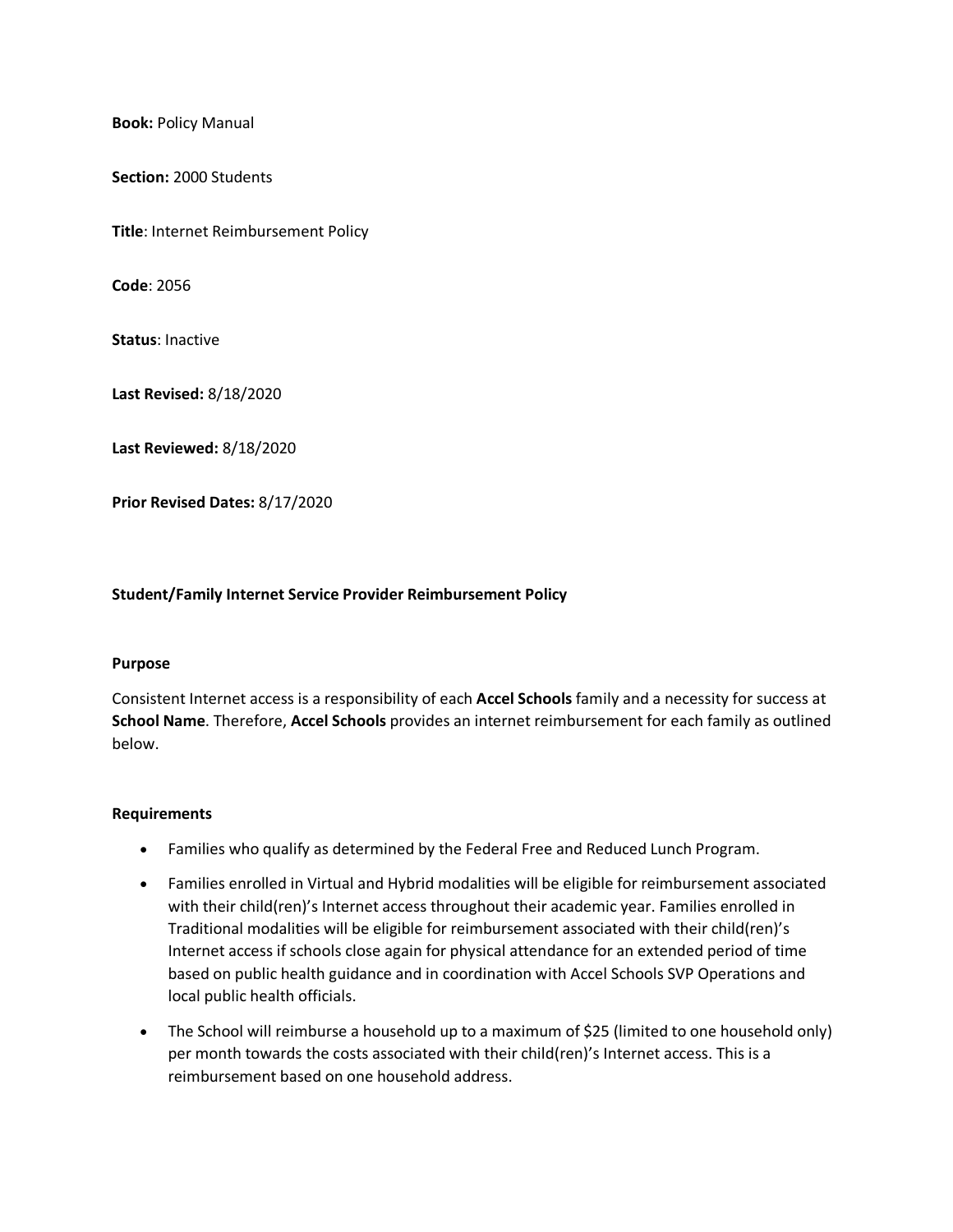- Reimbursement payments will be processed and delivered on a semiannual basis (twice per year).
	- o Period One: Families will be required to submit for reimbursement no later than January 15<sup>th</sup>, reimbursements will be processed in February for the months of August, September, October, November, and December.
	- o Period Two: Families will be required to submit for reimbursement no later than July 15<sup>th</sup>, reimbursements will be processed in August for the months of January, February, March, April, May, and June.
- Families will be asked by **Accel Schools** to verify their mailing address in advance of the reimbursement payments being issued. A family's payment will not be issued until a family verifies their address.
- Families must be in good standing and in full compliance with the school. Examples of noncompliance include:
	- o Non-verified home address
	- o Below Satisfactory Academic Progress including:
		- Maintaining an Average Daily Attendance (ADA) rate which classifies at **truant**, excluding excused absence(s).
		- As applicable, non-participation in all State and Local testing requirements.
- Students must be actively enrolled during the reimbursement periods to be eligible for the reimbursement. The families of withdrawn students are not eligible for reimbursement during the months in which the student is not actively enrolled.
	- $\circ$  Exception When a family does not re-enroll for the upcoming school year, but the student completed the current school year. (ex. The Period 2, August payment for January – June) In these circumstances, the family is still eligible.
- Reimbursement will be pro-rated to reflect enrollment and modality dates during partial months.
	- $\circ$  If eligible, meeting criteria, and actively enrolled for fifteen (15) or fewer calendar days during a month, the reimbursement amount will be processed at \$12.50 per month.
	- $\circ$  If eligible, meeting criteria, and actively enrolled for more than fifteen (15) calendar days during a month, the reimbursement amount will be processed at \$25.00 per month.
	- $\circ$  If ineligible, not meeting criteria, or not actively enrolled during a calendar month, no matter the academic days, the reimbursement will be declined for processing.

## **Processing**